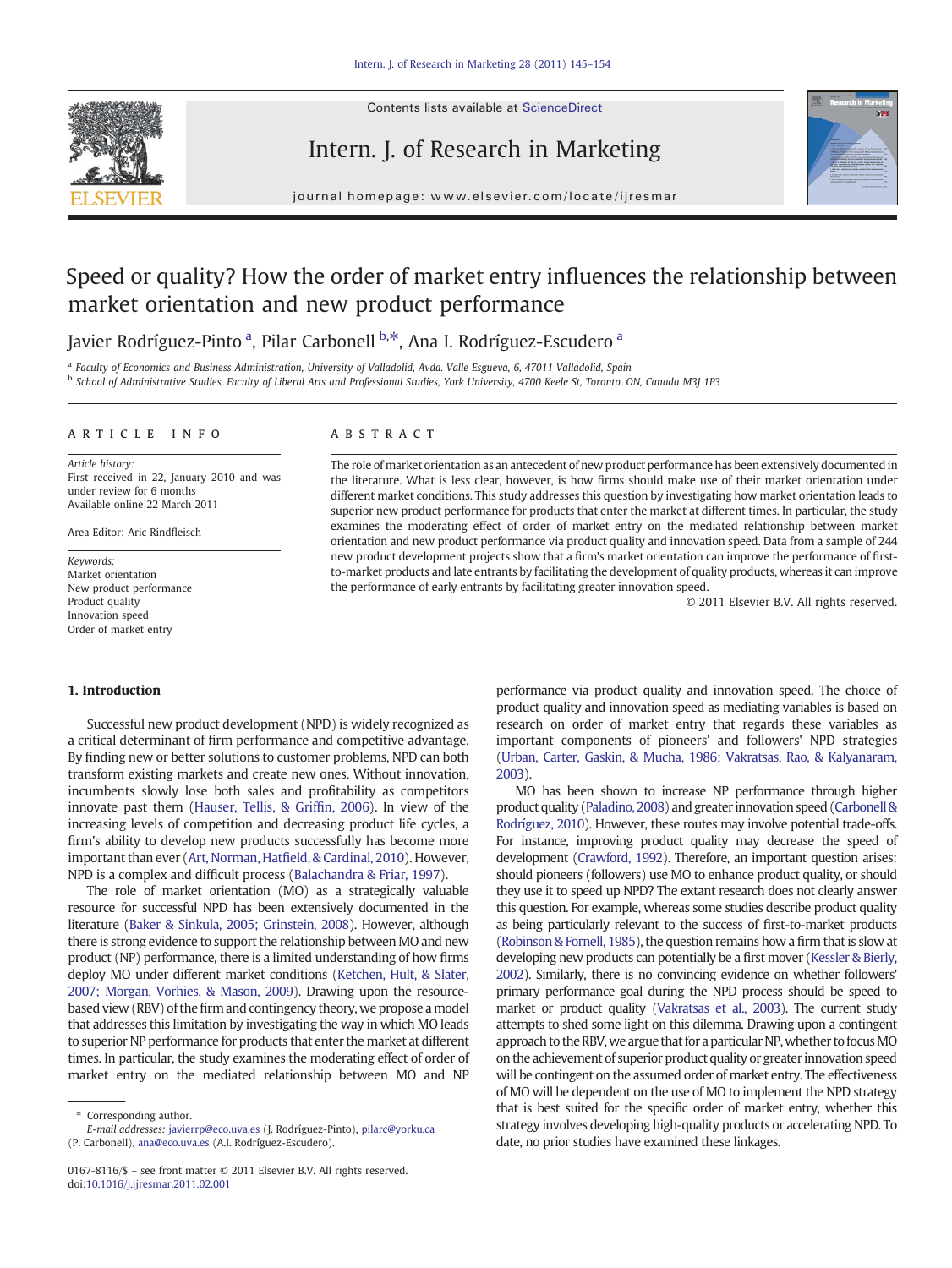The study represents an important contribution to the literature in two respects. First, because it combines two major research streams (i.e., the literatures on order of market entry and MO), the study provides new insights into the role of MO in enabling firms to execute NPD strategies that are best suited for a particular order of market entry. The key results of our study indicate that MO can improve the performance of first-tomarket products and late entrants by facilitating the development of highquality products, whereas it can improve the performance of early entrants by increasing innovation speed. Second, the study represents a departure from existing marketing research, which has mainly concentrated on explaining the main effects of order of entry (for exceptions, see [Bowman & Gatignon, 1996; Homburg, Bornemann, & Totzek, 2009](#page--1-0)).

### 2. Theoretical framework

The traditional RBV of the firm considers resource heterogeneity among firms as fundamental to explaining firm performance [\(Barney,](#page--1-0) [1991\)](#page--1-0). This view has been criticized for its inability to explain how resources are developed and deployed to achieve competitive advantage and its failure to consider the impact of market environments [\(Morgan](#page--1-0) [et al., 2009\)](#page--1-0). However, over time, the RBV has moved beyond its focus on the direct resource-performance link and has evolved into a contingency theory of organizations ([Ketchen et al., 2007](#page--1-0)). Consistent with this recent contingent approach to the RBV, [Ketchen et al. \(2007: 962\)](#page--1-0) state that "strategic resources only have potential value and that realizing this potential value requires alignment with other important organizational elements." Further research indicates that although possessing strategically valuable resources may be beneficial, firms must be able to deploy these resources in ways that match the market conditions they face [\(Morgan et al., 2009](#page--1-0)). Building on the contingent approach to the RBV, we propose a moderated-mediation model of the relationship between MO and NP performance. The model that we depict in Fig. 1 illustrates the thesis of this study: that order of market entry moderates the mediated relationship between MO and NP performance via innovation speed and product quality.

MO has been defined as a rare, valuable and inimitable firm-level resource that can generate competitive advantage and lead to superior NP performance [\(Day, 1994; Hunt & Morgan, 1995;](#page--1-0) [Menguc & Auh, 2006\)](#page--1-0). However, the explication of the routes through which MO influences performance is vital to understand how MO works and how it may be beneficial as a firm's strategic capability [\(Ketchen et al., 2007; Kirca,](#page--1-0) [Jayachandran, & Bearden, 2005](#page--1-0)). Focusing on the mediators of the MO–NP relationship, extant research suggests that innovation speed and product quality are important mechanisms through which a firm's MO enhances the success of its NPs. [Hunt and Morgan \(1995\), Paladino \(2008\) and](#page--1-0) [Pelham and Wilson \(1996\)](#page--1-0) suggest that firms with superior MO develop



Fig. 1. Conceptual model.

high-quality products because they have a greater understanding of customers' expressed desires and latent needs, competitors' capabilities and strategies and the broader market environment. Just as importantly, MO enables NPD teams to act more quickly on market-related information [\(Lynn, Akgün, & Keskin, 2003\)](#page--1-0). It also facilitates communication and cooperation and increases goal congruence among the parties involved in the development process (Dougherty, 1992; Moorman, 1995), which has been associated with faster NPD (Gupta, Raj, & Wilemon, 1986; [Zirger & Hartley, 1994\)](#page--1-0). A number of studies report a positive association between product quality and NP performance ([Henard & Szymanski,](#page--1-0) [2001; Sethi, 2000](#page--1-0)) and between innovation speed and NP performance [\(Ali, Krapfel, & Labahn, 1995; Carbonell & Rodriguez, 2006; Cooper &](#page--1-0) [Kleinschmidt, 1994\)](#page--1-0).

Researchers have recognized the external environment as one of the key constructs for understanding organization behavior and performance in that "the appropriateness of different strategies depends on the competitive settings of businesses" [\(Prescott, 1986\)](#page--1-0). In our study, we propose that for a particular NP project, whether MO facilitates NP performance via the achievement of superior product quality or greater innovation speed will be contingent on the assumed order of market entry. In other words, as shown in Fig. 1, the order of market entry is expected to moderate the mediated relationship between MO and NP performance. The basic argument underlying our model is that different types of entrants face different market conditions and therefore should prioritize different NPD objectives (i.e., product quality vs. innovation speed). Building on this notion, we posit that for MO to lead to successful NP performance, firms need to be able to deploy their MO in ways that match the expected order of market entry.

In this study, MO is defined as a set of organizational behaviors and processes related to (1) the generation of market intelligence, (2) the dissemination of such information and (3) the responsiveness to that intelligence across departments [\(Kohli & Jaworski, 1990](#page--1-0)). NP performance refers to NP outcomes in terms of sales, market share and profitability ([Cooper & Kleinschmidt, 1994; Moorman & Miner, 1997\)](#page--1-0). Product quality refers to the overall superiority or excellence of a product [\(Zeithaml, 1988](#page--1-0)). Innovation speed, also called NPD speed and speed to market, represents how quickly an idea moves from conception to a product in the marketplace, measuring a team's ability to rapidly develop and launch a NP [\(Chen, Reilly, & Lynn, 2005\)](#page--1-0).

Three categories of NPs are identified according to the order in which they enter the market: first-to-market products, early entrants and late entrants. Many of the studies on first-mover advantages and disadvantages have not traditionally distinguished between the true pioneer in the market and other early entrants (a notable exception is [Robinson,](#page--1-0) [Fornell, & Sullivan, 1992](#page--1-0)). However, this distinction is critical because a product that enters the market as one of the pioneers (i.e., an early entrant product) faces different challenges and market conditions than a true pioneer does. For example, the true pioneer has no direct competition, but it competes with other product forms already present in the same product category and with substitute product categories that satisfy the same market need and faces the threat of potential entrants. In contrast, early entrants face competition from the one or few products already present in the market. Similarly, an early entrant faces different market conditions than a late entrant does. An early entrant enters the market at the earliest stages of the product life cycle, before the sales of the NP take off, whereas the late entrant follows the pioneer(s) and enters a growing or mature market (i.e., sales of the NP have already taken off) [\(Agarwal & Bayus,](#page--1-0) [2004; Robinson et al., 1992](#page--1-0)).

#### 3. Hypothesis development

Research by [Robinson \(1988\) and Robinson and Fornell \(1985\)](#page--1-0) shows that successful pioneering or first-mover firms in both consumer and business markets tend to offer high-quality products. Developing a high-quality product is likely to reduce customers' resistance to change from older product forms to the new offering [\(Guiltinan, 1999](#page--1-0)). Product